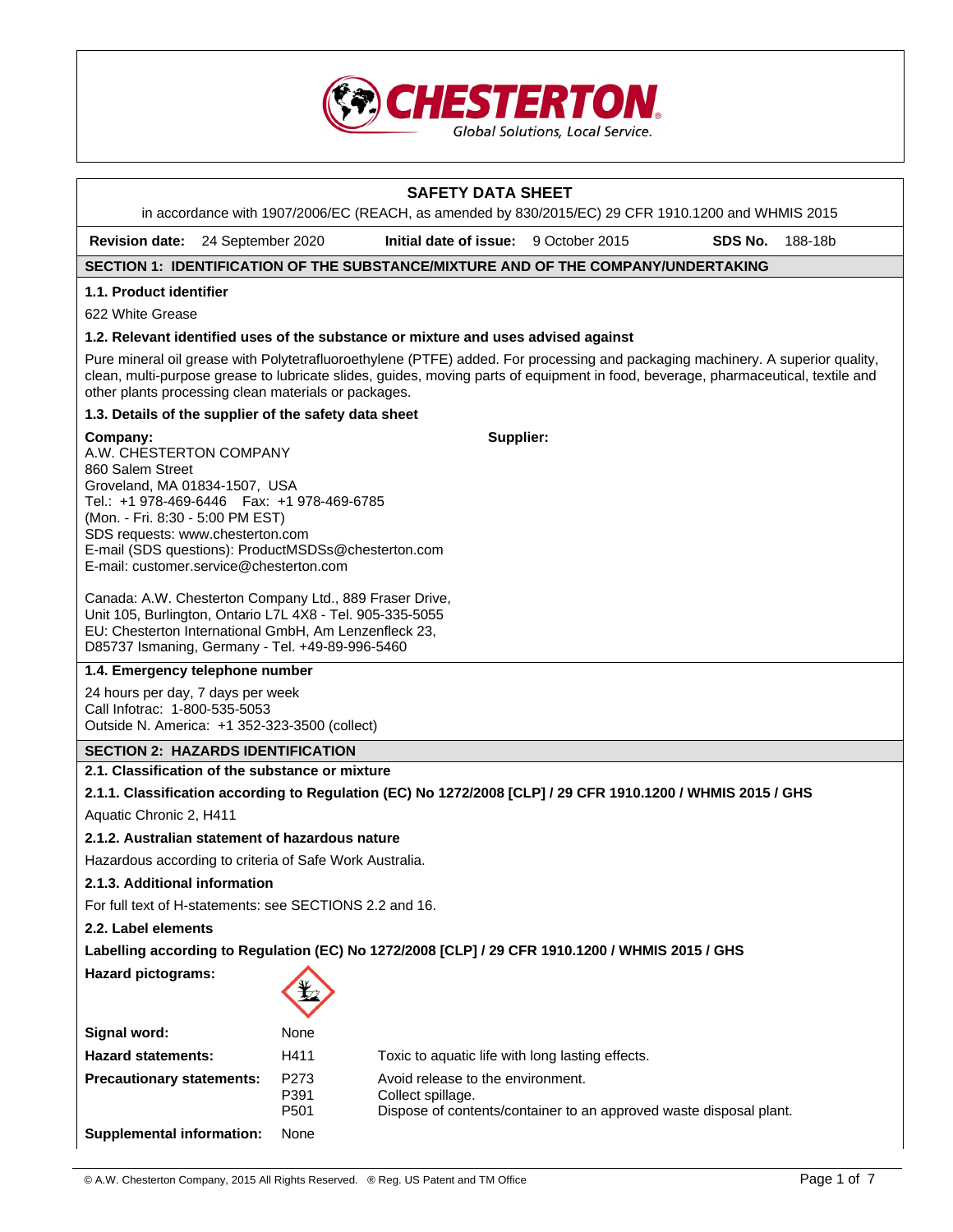## **2.3. Other hazards**

When heated to temperatures above 260°C (500°F), perfluorocarbon resins begin to give off vapors that may cause temporary flulike symptoms if inhaled. Thermal decomposition leads to the formation of oxidized products containing carbon, fluorine and oxygen. The ACGIH states that no exposure limit is recommended pending determination of the toxicity of the products, but air concentration should be minimal. Likewise, when using this product avoid smoking for the same reason. Avoid contamination of tobacco products.

| <b>SECTION 3: COMPOSITION/INFORMATION ON INGREDIENTS</b>                                                                                                                                                                   |                                                                                               |         |                           |                          |                                                                                                                                                      |
|----------------------------------------------------------------------------------------------------------------------------------------------------------------------------------------------------------------------------|-----------------------------------------------------------------------------------------------|---------|---------------------------|--------------------------|------------------------------------------------------------------------------------------------------------------------------------------------------|
| 3.2. Mixtures                                                                                                                                                                                                              |                                                                                               |         |                           |                          |                                                                                                                                                      |
| Hazardous Ingredients <sup>1</sup>                                                                                                                                                                                         |                                                                                               | % Wt.   | <b>CAS No./</b><br>EC No. | <b>REACH</b><br>Reg. No. | <b>CLP/GHS Classification</b>                                                                                                                        |
| Zinc oxide                                                                                                                                                                                                                 |                                                                                               | $1 - 5$ | 1314-13-2<br>215-222-5    | <b>NA</b>                | Aquatic Acute 1, H400<br>Aquatic Chronic 1, H410                                                                                                     |
| Other ingredients:                                                                                                                                                                                                         |                                                                                               |         |                           |                          |                                                                                                                                                      |
| White mineral oil (petroleum)<br>70-95<br><b>NA</b><br>Not classified*<br>8042-47-5<br>232-455-8                                                                                                                           |                                                                                               |         |                           |                          |                                                                                                                                                      |
|                                                                                                                                                                                                                            | *Substance with a workplace exposure limit.<br>For full text of H-statements: see SECTION 16. |         |                           |                          |                                                                                                                                                      |
|                                                                                                                                                                                                                            | * 1272/2008/EC, REACH<br>* WHMIS 2015<br>* Safe Work Australia [NOHSC: 1008 (2004)]           |         |                           |                          | <sup>1</sup> Classified according to: *29 CFR 1910.1200, 1915, 1916, 1917, Mass. Right-to-Know Law (ch. 40, M.G.LO. 111F), California Proposition 65 |
|                                                                                                                                                                                                                            | <b>SECTION 4: FIRST AID MEASURES</b>                                                          |         |                           |                          |                                                                                                                                                      |
|                                                                                                                                                                                                                            | 4.1. Description of first aid measures                                                        |         |                           |                          |                                                                                                                                                      |
| Inhalation:                                                                                                                                                                                                                | Not applicable                                                                                |         |                           |                          |                                                                                                                                                      |
| <b>Skin contact:</b>                                                                                                                                                                                                       | Wash skin with soap and water. Contact physician if irritation persists.                      |         |                           |                          |                                                                                                                                                      |
| Rinse cautiously with water for several minutes. Remove contact lenses, if present and easy to do. Continue<br>Eye contact:<br>rinsing.                                                                                    |                                                                                               |         |                           |                          |                                                                                                                                                      |
| Ingestion:<br>Do not induce vomiting. Contact physician immediately.                                                                                                                                                       |                                                                                               |         |                           |                          |                                                                                                                                                      |
| 4.2. Most important symptoms and effects, both acute and delayed                                                                                                                                                           |                                                                                               |         |                           |                          |                                                                                                                                                      |
| Mild transient skin and eye irritant. Prolonged or repeated skin contact may cause skin irritation.                                                                                                                        |                                                                                               |         |                           |                          |                                                                                                                                                      |
| 4.3. Indication of any immediate medical attention and special treatment needed                                                                                                                                            |                                                                                               |         |                           |                          |                                                                                                                                                      |
| High velocity injection under the skin may leave a bloodless puncture wound subject to infection, disfigurement, lack of blood and<br>may require amputation. Immediate treatment by a surgical specialist is recommended. |                                                                                               |         |                           |                          |                                                                                                                                                      |
| <b>SECTION 5: FIRE-FIGHTING MEASURES</b>                                                                                                                                                                                   |                                                                                               |         |                           |                          |                                                                                                                                                      |
| 5.1. Extinguishing media                                                                                                                                                                                                   |                                                                                               |         |                           |                          |                                                                                                                                                      |
| Suitable extinguishing media:<br>Carbon Dioxide, dry chemical, foam or water spray                                                                                                                                         |                                                                                               |         |                           |                          |                                                                                                                                                      |
| Unsuitable extinguishing media:<br>High volume water jet                                                                                                                                                                   |                                                                                               |         |                           |                          |                                                                                                                                                      |
| 5.2. Special hazards arising from the substance or mixture                                                                                                                                                                 |                                                                                               |         |                           |                          |                                                                                                                                                      |
| None                                                                                                                                                                                                                       |                                                                                               |         |                           |                          |                                                                                                                                                      |
| 5.3. Advice for firefighters                                                                                                                                                                                               |                                                                                               |         |                           |                          |                                                                                                                                                      |
| Cool exposed containers with water. Recommend Firefighters wear self-contained breathing apparatus to protect against<br>hazardous decomposition products.                                                                 |                                                                                               |         |                           |                          |                                                                                                                                                      |
| <b>Flammability Classification:</b>                                                                                                                                                                                        |                                                                                               |         |                           |                          |                                                                                                                                                      |
| <b>HAZCHEM Emergency Action Code:</b><br>2Z                                                                                                                                                                                |                                                                                               |         |                           |                          |                                                                                                                                                      |
| <b>SECTION 6: ACCIDENTAL RELEASE MEASURES</b>                                                                                                                                                                              |                                                                                               |         |                           |                          |                                                                                                                                                      |
| 6.1. Personal precautions, protective equipment and emergency procedures                                                                                                                                                   |                                                                                               |         |                           |                          |                                                                                                                                                      |
|                                                                                                                                                                                                                            | Utilize exposure controls and personal protection as specified in Section 8.                  |         |                           |                          |                                                                                                                                                      |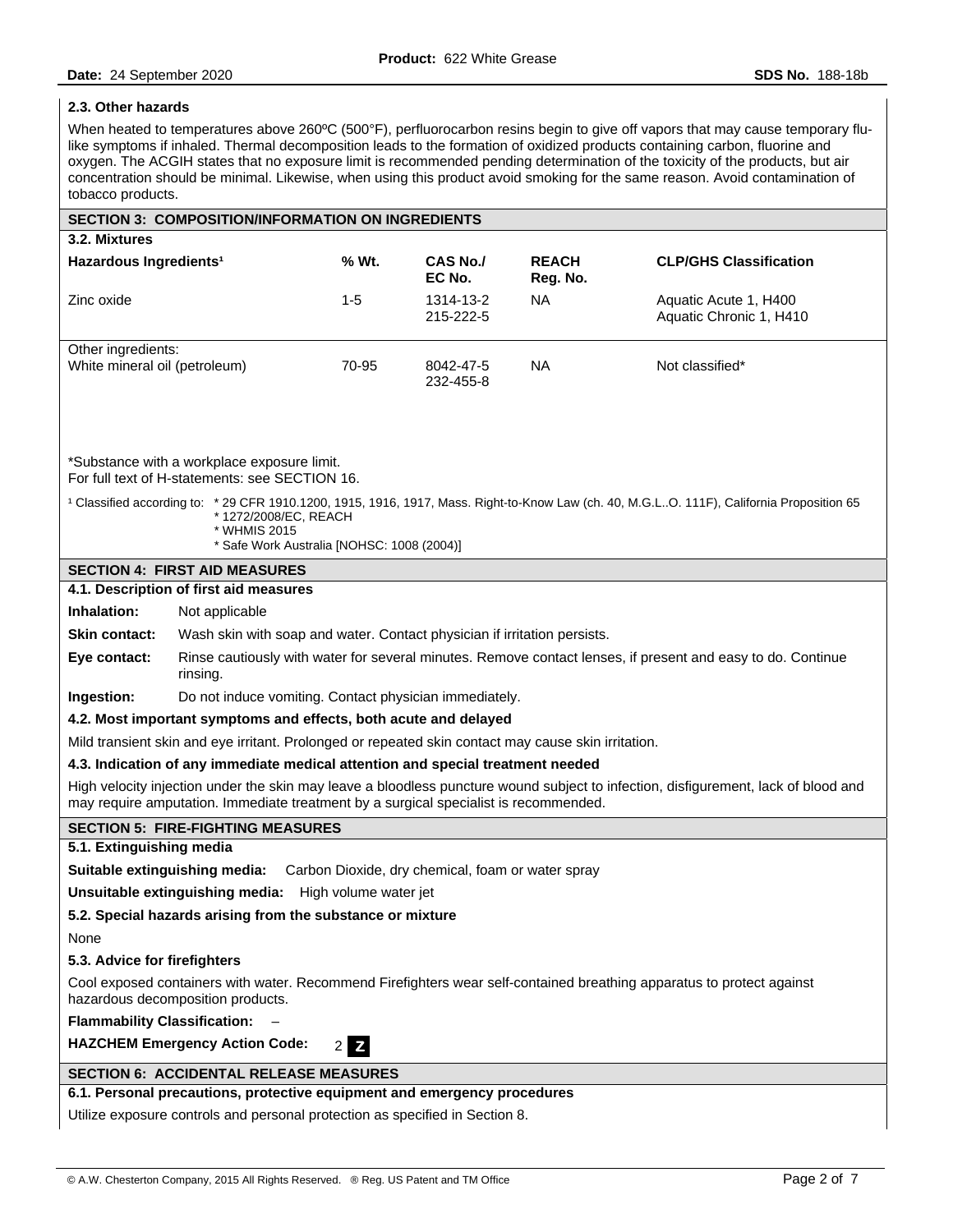### **6.2. Environmental Precautions**

Keep out of sewers, streams and waterways.

#### **6.3. Methods and material for containment and cleaning up**

Pick up with absorbent material (sand, sawdust, clay, etc.) and place in a suitable container for disposal.

#### **6.4. Reference to other sections**

Refer to section 13 for disposal advice.

## **SECTION 7: HANDLING AND STORAGE**

### **7.1. Precautions for safe handling**

Remove contaminated clothing. Wash clothing before reuse. Wash thoroughly after handling. Avoid contamination of tobacco products. Do not smoke while using the product. Injection into the body without immediate medical treatment may cause loss of affected part of the body.

### **7.2. Conditions for safe storage, including any incompatibilities**

Store in cool, dry area in closed containers.

### **7.3. Specific end use(s)**

No special precautions.

## **SECTION 8: EXPOSURE CONTROLS/PERSONAL PROTECTION**

**8.1. Control parameters** 

### **Occupational exposure limit values**

| <b>Ingredients</b>            | <b>OSHA PEL1</b><br>ppm | mq/m <sup>3</sup>          | <b>ACGIH TLV<sup>2</sup></b><br>ppm | mq/m <sup>3</sup>                | UK WEL <sup>3</sup><br>ppm | mq/m <sup>3</sup> | ppm | <b>AUSTRALIA ES<sup>4</sup></b><br>mg/m <sup>3</sup> |
|-------------------------------|-------------------------|----------------------------|-------------------------------------|----------------------------------|----------------------------|-------------------|-----|------------------------------------------------------|
| Zinc oxide                    | $\qquad \qquad -$       | $15$ (total)<br>$5$ (resp) | $\qquad \qquad -$                   | 2 (resp)<br>STEL:<br>$10$ (resp) | $\qquad \qquad -$          |                   |     | 10                                                   |
| White mineral oil (petroleum) | (oil mist)              | 5                          | (oil mist)                          | Ⴆ                                | $\overline{\phantom{0}}$   |                   |     | 5                                                    |
|                               |                         |                            |                                     |                                  |                            |                   |     |                                                      |

<sup>1</sup> United States Occupational Health & Safety Administration permissible exposure limits.

- <sup>2</sup> American Conference of Governmental Industrial Hygienists threshold limit values.
- <sup>3</sup> EH40 Workplace exposure limits, Health & Safety Executive
- ⁴ Adopted National Exposure Standards for Atmospheric Contaminants in the Occupational Environment [NOHSC:1003].

# **8.2. Exposure controls**

## **8.2.1. Engineering measures**

No special requirements. If using under extreme heat, use local exhaust.

### **8.2.2. Individual protection measures**

| <b>Respiratory protection:</b> | Not normally needed. If exposure limits are exceeded, use a half or full-face respirator with combined |
|--------------------------------|--------------------------------------------------------------------------------------------------------|
|                                | dust/organic vapour filter (e.g., EN filter type A/P2).                                                |

**Protective gloves:** Chemical resistant gloves (e.g., butyl rubber or neoprene)

**Eye and face protection:** Safety glasses

**Other:** None

## **8.2.3. Environmental exposure controls**

Refer to sections 6 and 12.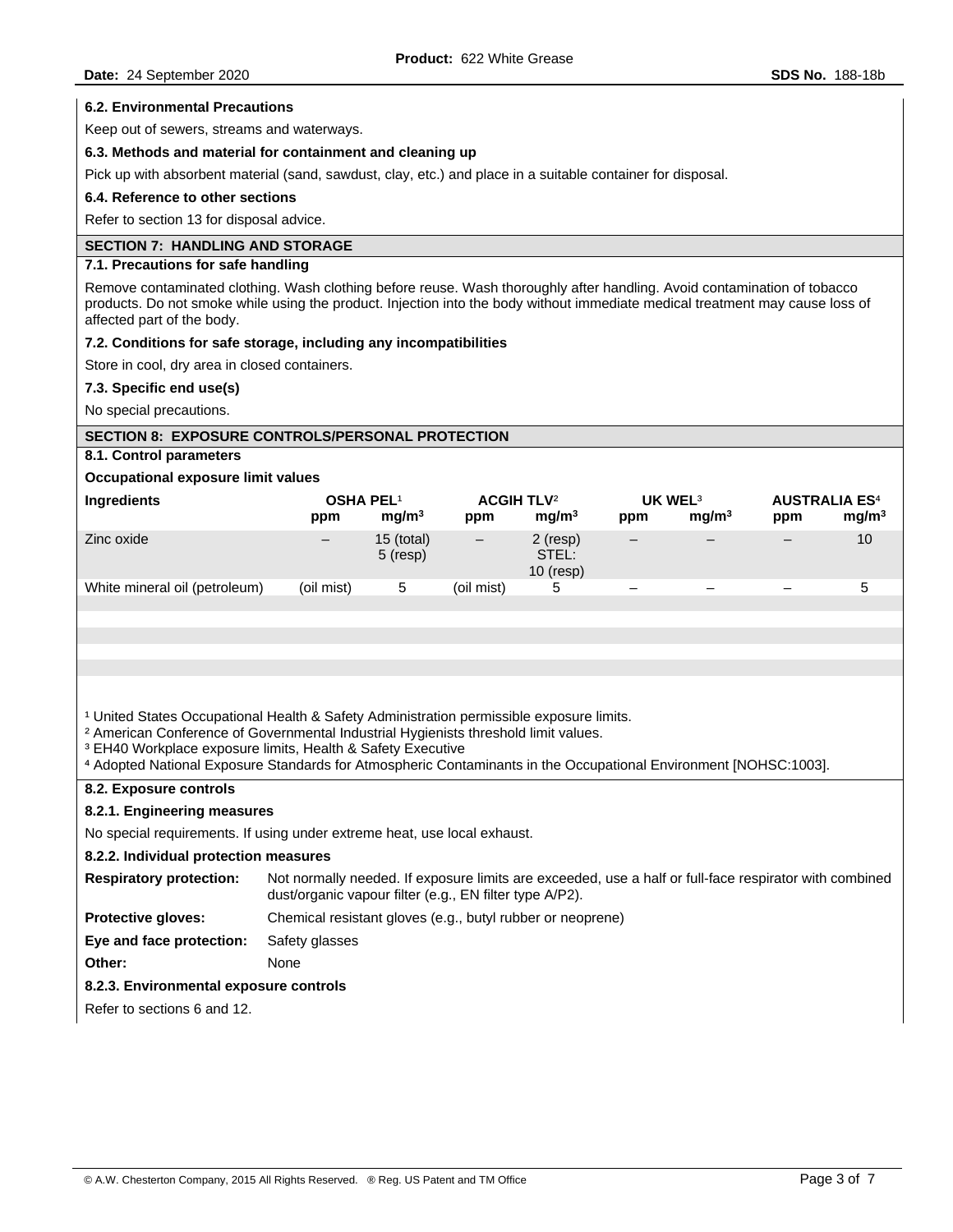| <b>SECTION 9: PHYSICAL AND CHEMICAL PROPERTIES</b>                                                                                                                                                                                                                                 |                                                                                                                                                                           |                                                                                                                                                                                                                                                                     |                                                                                                                                            |  |
|------------------------------------------------------------------------------------------------------------------------------------------------------------------------------------------------------------------------------------------------------------------------------------|---------------------------------------------------------------------------------------------------------------------------------------------------------------------------|---------------------------------------------------------------------------------------------------------------------------------------------------------------------------------------------------------------------------------------------------------------------|--------------------------------------------------------------------------------------------------------------------------------------------|--|
|                                                                                                                                                                                                                                                                                    | 9.1. Information on basic physical and chemical properties                                                                                                                |                                                                                                                                                                                                                                                                     |                                                                                                                                            |  |
| <b>Physical state</b><br>Colour<br>Initial boiling point<br><b>Melting point</b><br>% Volatile (by volume)<br><b>Flash point</b><br><b>Method</b><br><b>Viscositv</b><br><b>Autoignition temperature</b><br><b>Decomposition temperature</b><br><b>Upper/lower flammability or</b> | grease<br>white<br>not determined<br>not determined<br>0%<br>216°C (420°F)<br>D92<br>3.5 million cps $@$ 25 $°C$<br>not determined<br>no data available<br>not determined | <b>Odour</b><br><b>Odour threshold</b><br>Vapour pressure @ 20°C<br>% Aromatics by weight<br>pH<br><b>Relative density</b><br>Weight per volume<br><b>Coefficient (water/oil)</b><br>Vapour density (air=1)<br>Rate of evaporation (ether=1)<br>Solubility in water | mild<br>not determined<br>not determined<br>0%<br>not applicable<br>$0.95$ kg/l<br>7.9 lbs/gal.<br>$\leq 1$<br>>1<br>$\leq 1$<br>insoluble |  |
| explosive limits<br>Flammability (solid, gas)<br><b>Explosive properties</b>                                                                                                                                                                                                       | not applicable<br>not applicable                                                                                                                                          | <b>Oxidising properties</b>                                                                                                                                                                                                                                         | not applicable                                                                                                                             |  |
| 9.2. Other information                                                                                                                                                                                                                                                             |                                                                                                                                                                           |                                                                                                                                                                                                                                                                     |                                                                                                                                            |  |
| EPA 24: 0.15 lbs/gal, 0.18 kg/l                                                                                                                                                                                                                                                    |                                                                                                                                                                           |                                                                                                                                                                                                                                                                     |                                                                                                                                            |  |
| <b>SECTION 10: STABILITY AND REACTIVITY</b>                                                                                                                                                                                                                                        |                                                                                                                                                                           |                                                                                                                                                                                                                                                                     |                                                                                                                                            |  |
| 10.1. Reactivity                                                                                                                                                                                                                                                                   |                                                                                                                                                                           |                                                                                                                                                                                                                                                                     |                                                                                                                                            |  |
| Refer to sections 10.3 and 10.5.                                                                                                                                                                                                                                                   |                                                                                                                                                                           |                                                                                                                                                                                                                                                                     |                                                                                                                                            |  |
| 10.2. Chemical stability                                                                                                                                                                                                                                                           |                                                                                                                                                                           |                                                                                                                                                                                                                                                                     |                                                                                                                                            |  |
| Stable under normal conditions.                                                                                                                                                                                                                                                    |                                                                                                                                                                           |                                                                                                                                                                                                                                                                     |                                                                                                                                            |  |
| 10.3. Possibility of hazardous reactions                                                                                                                                                                                                                                           |                                                                                                                                                                           |                                                                                                                                                                                                                                                                     |                                                                                                                                            |  |
|                                                                                                                                                                                                                                                                                    | No dangerous reactions known under conditions of normal use.                                                                                                              |                                                                                                                                                                                                                                                                     |                                                                                                                                            |  |
| 10.4. Conditions to avoid                                                                                                                                                                                                                                                          |                                                                                                                                                                           |                                                                                                                                                                                                                                                                     |                                                                                                                                            |  |
| Extreme heat above 260°C (500°F).                                                                                                                                                                                                                                                  |                                                                                                                                                                           |                                                                                                                                                                                                                                                                     |                                                                                                                                            |  |
| 10.5. Incompatible materials                                                                                                                                                                                                                                                       |                                                                                                                                                                           |                                                                                                                                                                                                                                                                     |                                                                                                                                            |  |
|                                                                                                                                                                                                                                                                                    | Strong oxidizers like liquid Chlorine and concentrated Oxygen.                                                                                                            |                                                                                                                                                                                                                                                                     |                                                                                                                                            |  |
| 10.6. Hazardous decomposition products                                                                                                                                                                                                                                             |                                                                                                                                                                           |                                                                                                                                                                                                                                                                     |                                                                                                                                            |  |
|                                                                                                                                                                                                                                                                                    |                                                                                                                                                                           | Carbon Monoxide, Carbon Dioxide and other toxic fumes and at temperatures above 260°C (500°F) perfluorocarbon resin fumes.                                                                                                                                          |                                                                                                                                            |  |
| SECTION 11: TOXICOLOGICAL INFORMATION                                                                                                                                                                                                                                              |                                                                                                                                                                           |                                                                                                                                                                                                                                                                     |                                                                                                                                            |  |
| 11.1. Information on toxicological effects                                                                                                                                                                                                                                         |                                                                                                                                                                           |                                                                                                                                                                                                                                                                     |                                                                                                                                            |  |
| <b>Primary route of exposure</b><br>under normal use:                                                                                                                                                                                                                              | Skin and eye contact.                                                                                                                                                     |                                                                                                                                                                                                                                                                     |                                                                                                                                            |  |
| <b>Acute toxicity -</b>                                                                                                                                                                                                                                                            |                                                                                                                                                                           |                                                                                                                                                                                                                                                                     |                                                                                                                                            |  |
| Oral:                                                                                                                                                                                                                                                                              | $ATE-mix > 4000$ mg/kg                                                                                                                                                    |                                                                                                                                                                                                                                                                     |                                                                                                                                            |  |
|                                                                                                                                                                                                                                                                                    | Substance                                                                                                                                                                 | Test                                                                                                                                                                                                                                                                | Result                                                                                                                                     |  |
|                                                                                                                                                                                                                                                                                    | Zinc oxide<br>White mineral oil (petroleum)                                                                                                                               | LD50, rat (OECD 401)<br>LD50, rat                                                                                                                                                                                                                                   | > 5000 mg/kg<br>> 5000 mg/kg                                                                                                               |  |
| Dermal:                                                                                                                                                                                                                                                                            | $ATE-mix = 2565 mg/kg$                                                                                                                                                    |                                                                                                                                                                                                                                                                     |                                                                                                                                            |  |
|                                                                                                                                                                                                                                                                                    | Substance                                                                                                                                                                 | <b>Test</b>                                                                                                                                                                                                                                                         | Result                                                                                                                                     |  |
|                                                                                                                                                                                                                                                                                    | White mineral oil (petroleum)                                                                                                                                             | LD50, rat                                                                                                                                                                                                                                                           | > 2000 mg/kg                                                                                                                               |  |
| Inhalation:                                                                                                                                                                                                                                                                        |                                                                                                                                                                           |                                                                                                                                                                                                                                                                     |                                                                                                                                            |  |
|                                                                                                                                                                                                                                                                                    | Substance                                                                                                                                                                 | <b>Test</b>                                                                                                                                                                                                                                                         | Result                                                                                                                                     |  |
|                                                                                                                                                                                                                                                                                    | Zinc oxide                                                                                                                                                                | LC50, rat, 4 h                                                                                                                                                                                                                                                      | $> 5.7$ mg/l                                                                                                                               |  |
|                                                                                                                                                                                                                                                                                    | White mineral oil (petroleum)                                                                                                                                             | LC50, rat, 4 h                                                                                                                                                                                                                                                      | $> 5$ mg/l (mist)                                                                                                                          |  |
|                                                                                                                                                                                                                                                                                    |                                                                                                                                                                           |                                                                                                                                                                                                                                                                     |                                                                                                                                            |  |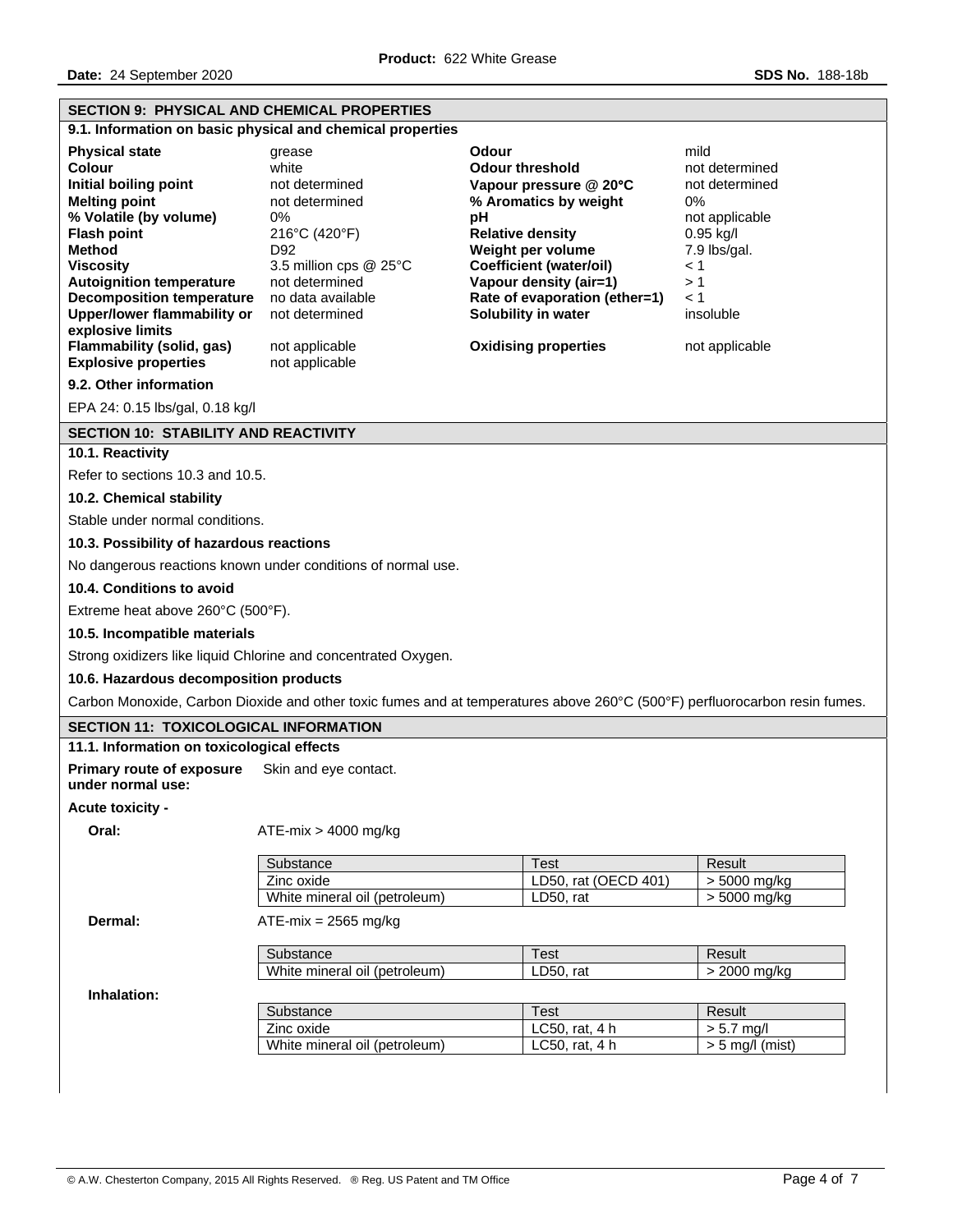| Skin corrosion/irritation:         | Mild transient skin and eye irritant. Prolonged or repeated skin contact may cause skin irritation.                                                                                                                                                                                                 |                                       |                 |  |
|------------------------------------|-----------------------------------------------------------------------------------------------------------------------------------------------------------------------------------------------------------------------------------------------------------------------------------------------------|---------------------------------------|-----------------|--|
|                                    | Substance                                                                                                                                                                                                                                                                                           | <b>Test</b>                           | Result          |  |
|                                    | Zinc oxide                                                                                                                                                                                                                                                                                          | Skin irritation, rabbit<br>(OECD 404) | Not irritating  |  |
|                                    | White mineral oil (petroleum)                                                                                                                                                                                                                                                                       | Skin irritation, rabbit               | Not irritating  |  |
| Serious eye damage/<br>irritation: | Mild transient skin and eye irritant.                                                                                                                                                                                                                                                               |                                       |                 |  |
|                                    | Substance                                                                                                                                                                                                                                                                                           | <b>Test</b>                           | Result          |  |
|                                    | Zinc oxide                                                                                                                                                                                                                                                                                          | Eye irritation, rabbit<br>(OECD 405)  | Not irritating  |  |
|                                    | White mineral oil (petroleum)                                                                                                                                                                                                                                                                       | Eye irritation, rabbit                | Not irritating  |  |
| <b>Respiratory or skin</b>         |                                                                                                                                                                                                                                                                                                     |                                       |                 |  |
| sensitisation:                     | Substance                                                                                                                                                                                                                                                                                           | Test                                  | Result          |  |
|                                    | Zinc oxide                                                                                                                                                                                                                                                                                          | Skin sensitization, guinea<br>pig     | Not sensitizing |  |
|                                    | White mineral oil (petroleum)                                                                                                                                                                                                                                                                       | Skin sensitization, guinea<br>pig     | Not sensitizing |  |
| Germ cell mutagenicity:            | Zinc oxide, White mineral oil (petroleum): based on available data, the classification criteria are not<br>met.                                                                                                                                                                                     |                                       |                 |  |
| Carcinogenicity:                   | As per 29 CFR 1910.1200 (Hazard Communication), this product contains no carcinogens as listed<br>by the National Toxicology Program (NTP), the International Agency for Research on Cancer<br>(IARC), the Occupational Safety and Health Administration (OSHA) or Regulation (EC) No<br>1272/2008. |                                       |                 |  |
| <b>Reproductive toxicity:</b>      | Zinc oxide, White mineral oil (petroleum): based on available data, the classification criteria are not<br>met.                                                                                                                                                                                     |                                       |                 |  |
| <b>STOT-single exposure:</b>       | Zinc oxide, White mineral oil (petroleum): based on available data, the classification criteria are not<br>met.                                                                                                                                                                                     |                                       |                 |  |
| <b>STOT-repeated exposure:</b>     | Zinc oxide, White mineral oil (petroleum): based on available data, the classification criteria are not<br>met.                                                                                                                                                                                     |                                       |                 |  |
| <b>Aspiration hazard:</b>          | Based on available data, the classification criteria are not met.                                                                                                                                                                                                                                   |                                       |                 |  |
| <b>Other information:</b>          | None known                                                                                                                                                                                                                                                                                          |                                       |                 |  |
| CECTION 12. FCOLOGICAL INFORMATION |                                                                                                                                                                                                                                                                                                     |                                       |                 |  |

#### **SECTION 12: ECOLOGICAL INFORMATION**

Ecotoxicological data have not been determined specifically for this product. The information given below is based on a knowledge of the components and the ecotoxicology of similar substances.

## **12.1. Toxicity**

Toxic to aquatic organisms, may cause long-term adverse effects in the aquatic environment.

#### **12.2. Persistence and degradability**

Mineral oil: not readily biodegradable (biodegradation, OECD 301B, 28 days: 0-24%). PTFE: nonbiodegradable. Zinc oxide: inorganic substance.

### **12.3. Bioaccumulative potential**

The bioaccumulation of Zinc may be important in aquatic environments.

### **12.4. Mobility in soil**

Insoluble in water. In determining environmental mobility, consider the product's physical and chemical properties (see Section 9). Mineral oil: expected to exhibit low mobility in soil.

### **12.5. Results of PBT and vPvB assessment**

Not available

### **12.6. Other adverse effects**

None known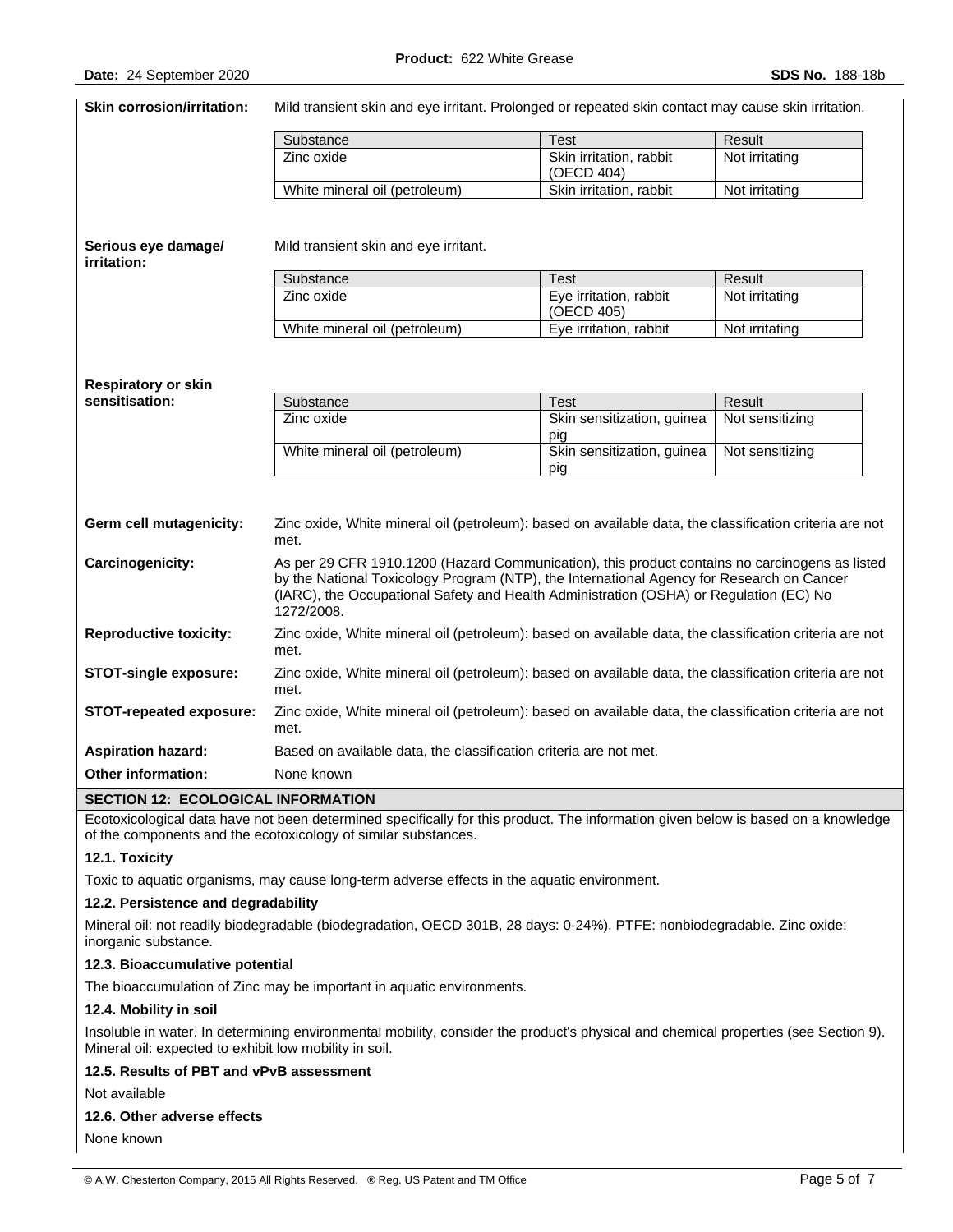# **SECTION 13: DISPOSAL CONSIDERATIONS**

# **13.1. Waste treatment methods**

Stabilized and solidified material may be buried in an approved area. Check local, state and national/federal regulations and comply with the most stringent requirement. This product is classified as a hazardous waste according to 2008/98/EC.

| <b>SECTION 14: TRANSPORT INFORMATION</b>                                                                                                                                        |                                                                                                                    |  |  |  |
|---------------------------------------------------------------------------------------------------------------------------------------------------------------------------------|--------------------------------------------------------------------------------------------------------------------|--|--|--|
| 14.1. UN number                                                                                                                                                                 |                                                                                                                    |  |  |  |
| ADR/RID/ADN/IMDG/ICAO:                                                                                                                                                          | <b>UN3077</b>                                                                                                      |  |  |  |
| TDG:                                                                                                                                                                            | <b>UN3077</b>                                                                                                      |  |  |  |
| US DOT:                                                                                                                                                                         | <b>UN3077</b>                                                                                                      |  |  |  |
| 14.2. UN proper shipping name                                                                                                                                                   |                                                                                                                    |  |  |  |
| ADR/RID/ADN/IMDG/ICAO:                                                                                                                                                          | ENVIRONMENTALLY HAZARDOUS SUBSTANCE, SOLID, N.O.S. (ZINC OXIDE)                                                    |  |  |  |
| TDG:                                                                                                                                                                            | ENVIRONMENTALLY HAZARDOUS SUBSTANCE, SOLID, N.O.S. (ZINC OXIDE)                                                    |  |  |  |
| US DOT:                                                                                                                                                                         | ENVIRONMENTALLY HAZARDOUS SUBSTANCE, SOLID, N.O.S. (ZINC OXIDE)                                                    |  |  |  |
| 14.3. Transport hazard class(es)                                                                                                                                                |                                                                                                                    |  |  |  |
| ADR/RID/ADN/IMDG/ICAO:                                                                                                                                                          | 9                                                                                                                  |  |  |  |
| TDG:                                                                                                                                                                            | 9                                                                                                                  |  |  |  |
| US DOT:<br>14.4. Packing group                                                                                                                                                  | 9                                                                                                                  |  |  |  |
| ADR/RID/ADN/IMDG/ICAO:                                                                                                                                                          | Ш                                                                                                                  |  |  |  |
| TDG:                                                                                                                                                                            | Ш                                                                                                                  |  |  |  |
| US DOT:                                                                                                                                                                         | III                                                                                                                |  |  |  |
| 14.5. Environmental hazards                                                                                                                                                     |                                                                                                                    |  |  |  |
| <b>MARINE POLLUTANT</b>                                                                                                                                                         |                                                                                                                    |  |  |  |
| 14.6. Special precautions for user                                                                                                                                              |                                                                                                                    |  |  |  |
| NO SPECIAL PRECAUTIONS FOR USER                                                                                                                                                 |                                                                                                                    |  |  |  |
|                                                                                                                                                                                 | 14.7. Transport in bulk according to Annex II of MARPOL73/78 and the IBC Code                                      |  |  |  |
| <b>NOT APPLICABLE</b>                                                                                                                                                           |                                                                                                                    |  |  |  |
| 14.8. Other information                                                                                                                                                         |                                                                                                                    |  |  |  |
| US DOT: ERG NO.171,                                                                                                                                                             |                                                                                                                    |  |  |  |
|                                                                                                                                                                                 | May be shipped as NON-RESTRICTED in non-bulk packagings (882 lbs. or less) by motor vehicle, rail car or aircraft. |  |  |  |
| $(49$ CFR $171.4(c)$ )                                                                                                                                                          |                                                                                                                    |  |  |  |
| IMDG: EmS. F-A, S-F                                                                                                                                                             |                                                                                                                    |  |  |  |
| May be shipped as NON-RESTRICTED in single or combination packagings containing a net mass per single or inner packaging of                                                     |                                                                                                                    |  |  |  |
| 5 kg or less.(IMDG CODE Amendment 37-14, 2.10.2.7)<br>ICAO/IATA: May be shipped as NON-RESTRICTED in single or combination packagings containing a net mass per single or inner |                                                                                                                    |  |  |  |
| packaging of 5 kg or less. (IATA Dangerous Goods Regulation 56 <sup>th</sup> edition, 4.4 Special Provisions A197)                                                              |                                                                                                                    |  |  |  |
| ADR: Classification code M6 Tunnel restriction code (E)                                                                                                                         |                                                                                                                    |  |  |  |
| May be shipped as NON-RESTRICTED in single or combination packagings containing a net mass per single or inner packaging of 5 kg or                                             |                                                                                                                    |  |  |  |
| less. (ADR 2015 Volume 1, Chapter 3.3 Special Provisions 375)                                                                                                                   |                                                                                                                    |  |  |  |
| <b>SECTION 15: REGULATORY INFORMATION</b>                                                                                                                                       |                                                                                                                    |  |  |  |
|                                                                                                                                                                                 | 15.1. Safety, health and environmental regulations/legislation specific for the substance or mixture               |  |  |  |
| 15.1.1. EU regulations                                                                                                                                                          |                                                                                                                    |  |  |  |
| <b>Authorisations under Title VII:</b><br>Not applicable                                                                                                                        |                                                                                                                    |  |  |  |
| <b>Restrictions under Title VIII:</b><br>None                                                                                                                                   |                                                                                                                    |  |  |  |
| <b>Other EU regulations:</b><br>None                                                                                                                                            |                                                                                                                    |  |  |  |
| 15.1.2. National regulations                                                                                                                                                    |                                                                                                                    |  |  |  |
| US EPA SARA TITLE III                                                                                                                                                           |                                                                                                                    |  |  |  |
| 312 Hazards:<br>313 Chemicals:                                                                                                                                                  |                                                                                                                    |  |  |  |
| Immediate<br>Zinc Compound 1-5%                                                                                                                                                 |                                                                                                                    |  |  |  |
|                                                                                                                                                                                 |                                                                                                                    |  |  |  |
|                                                                                                                                                                                 |                                                                                                                    |  |  |  |
|                                                                                                                                                                                 |                                                                                                                    |  |  |  |
| Other national regulations:<br>None                                                                                                                                             |                                                                                                                    |  |  |  |
| 15.2. Chemical safety assessment                                                                                                                                                |                                                                                                                    |  |  |  |
|                                                                                                                                                                                 |                                                                                                                    |  |  |  |

No Chemical Safety Assessment has been carried out for this substance/mixture by the supplier.

 $\overline{\phantom{a}}$